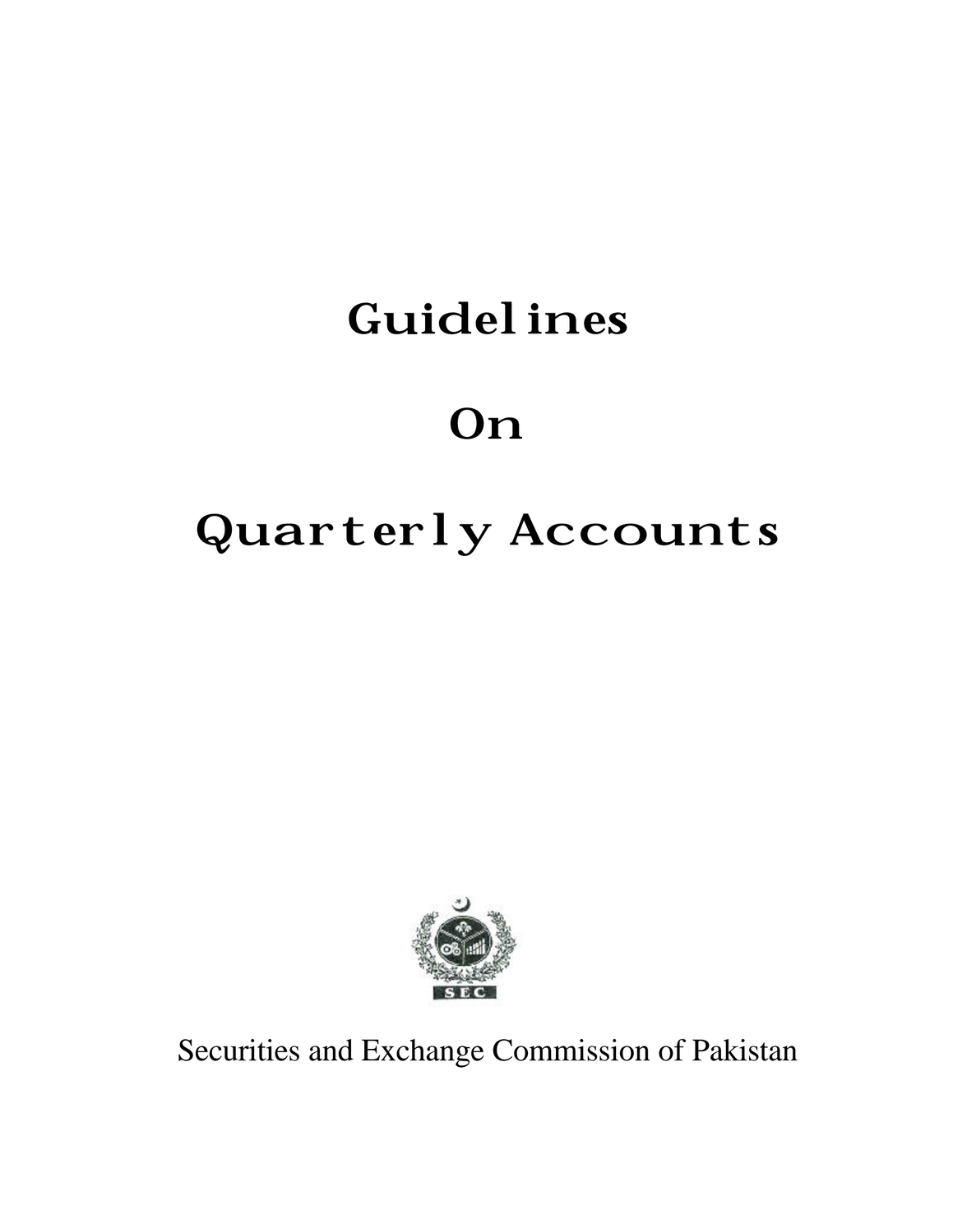### Table of Contents

| <b>Chapter</b><br>No. |                                                        | Page |
|-----------------------|--------------------------------------------------------|------|
|                       | <b>Introduction</b>                                    |      |
| $\mathbf{1}$          | Requirements of the Companies Ordinance, 1984          | 2    |
| 2                     | Requirements of the International Accounting Standards | 4    |
| 3                     | Requirements of the Code of Corporate Governance       |      |
|                       | Illustration                                           | 8    |
|                       | <b>General Information</b>                             | 12   |

*This booklet is a guide only and should be read in conjunction with the relevant legislation and pronouncements*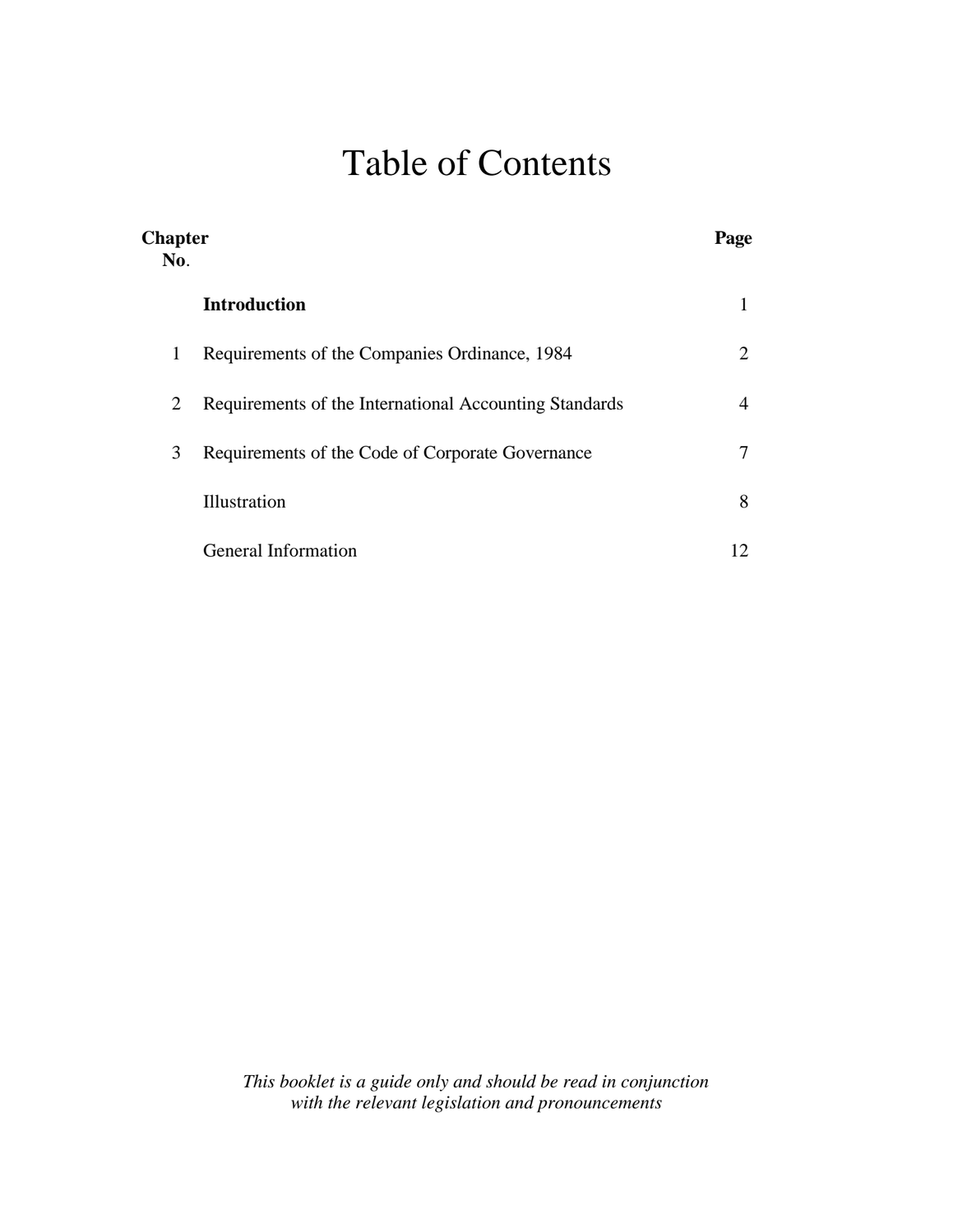#### **INTRODUCTION**

Timely and reliable financial reporting helps investors, creditors and other stakeholders to understand an enterprise's capacity to generate earnings and cash flows and its financial condition and liquidity. This booklet is a guide to the laws and rules gove rning preparation of quarterly accounts (interim financial statements) by all listed companies as required under the Companies Ordinance, 1984 (the "Ordinance"). These guidelines shall also be followed by all listed commercial banks, investment banks, insurance companies, modarba companies, leasing companies etc. besides complying with the other requirements stipulated in the relevant laws governing these companies.

The booklet highlights the topic under the following three laws:

#### **1. The Companies Ordinance, 1984**

Section 245 of the Ordinance lays down the provisions for the preparation and transmission of quarterly accounts to the Members, Stock Exchanges, Registrar and the Commission. Non-compliance with this statutory requirement attracts imposition of heavy penalties. As such, it is important that the directors, CEO, CFO, Company Secretary and any other persons responsible for preparation, approval and filing of quarterly accounts are aware of the filing deadlines and other related legal requirements.

#### **2. International Accounting Standard 34 (Interim Financial Reporting)**

International Accounting Standard (IAS)-34 (the "Standard") prescribes the contents of an interim financial report, including minimum disclosure requirements. It also identifies the accounting recognition and measurement principles that should be applied in an interim financial report.

#### **3. Code of Corporate Governance**

Code of Corporate Governance (the "Code") enforced through the stock exchange regulations also lays down provisions to be followed by the listed companies while preparing quarterly accounts.

The following topics relating to quarterly accounts may be referred from the SEC's Guide on "Accounts and Accounting Reference Dates":-

- i). Preparing and filing quarterly accounts; and
- ii). Contents of quarterly accounts.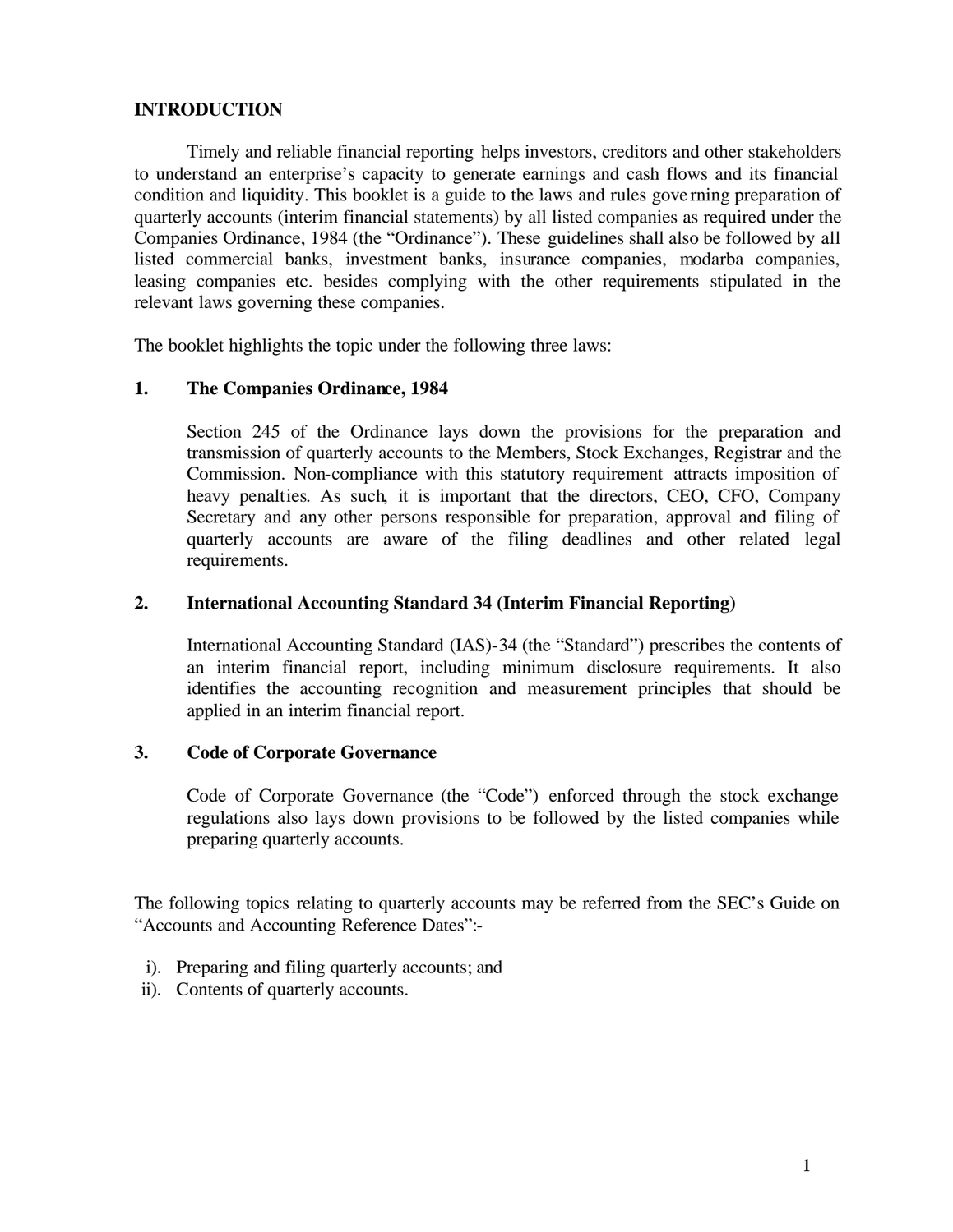#### **CHAPTER 1**

#### **PROVISIONS OF THE COMPANIES ORDINANCE, 1984**

Section *245* of the Ordinance sets out the provisions relating to transmission of quarterly accounts by listed companies. According to the said Section:

Every listed company shall:

- (a) Within one month of the close of first, second and third quarter of its year of account, prepare and transmit to the members and the stock exchange in which shares of the company are listed, a profit and loss account and a balance-sheet as at the end of that quarter, whether audited or otherwise; and
- (b) Simultaneously with the transmission of the quarterly profit and loss account and balance-sheet to the members and the stock exchange, file with the Registrar and the Commission at least three copies ofthe same.

1.2 The cumulative figures for the half-year, presented in the second quarter accounts are subject to a limited scope review by the statutory auditors. Such a review is not required for the first and third quarter accounts. (Commission's Circular 16 dated December 11, 2002).

1.3 As regards authentication and contents of quarterly accounts, the provisions of subsection (1) and (2) of Section 241 of the Ordinance and IAS-34 as notified vide SRO.33 (I)/2000 dated January 27, 2000 shall apply to the quarterly accounts. (Commission's Circular 16 dated December 11, 2002).

1.4 The Commission, considering the practical difficulties faced by the company's management, has granted a general relaxation of one month to the listed companies, permitting them to circulate second quarter accounts with limited scope review by their statutory auditors within a period of two months of the close of second quarter. (Commission's Circular 9 dated March 19, 2003)

I .5 The listed companies finding it difficult to circulate quarterly accounts to their shareholders, may in lieu thereof, publish quarterly accounts in two leading morning newspapers, one in English and the other in Urdu language, having circulation in the Province in which stock exchange on which the company is listed, is situate. Such publication of quarterly accounts would be considered sufficient compliance with law as regards transmission of quarterly accounts to the shareholders. Notwithstanding this option, the listed companies must file quarterly accounts with the Commission, the Registrar and transmit the same to the concerned stock exchange (s) as required under Section 245 of the Ordinance. Further, they will also provide a copy of quarterly accounts free of cost, to shareholders on demand. (Commission's Circular 16 dated December 11, 2002).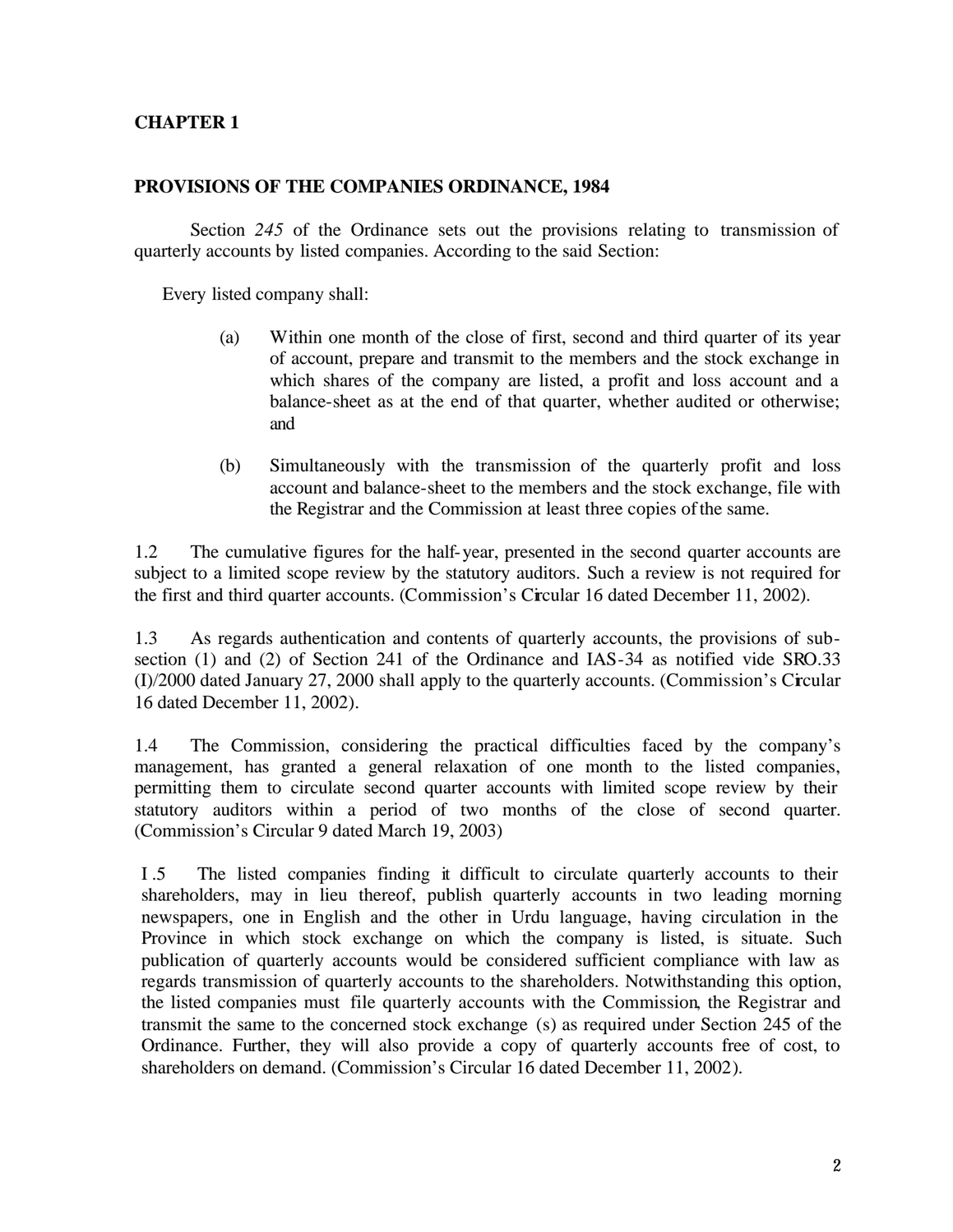1.6 The listed companies have been allowed to place quarterly accounts on their website subject to fulfillment of certain conditions, which will be treated compliance of the provisions of Section 245 of the Ordinance. (Commission's Circular 19 dated April 14, 2004).

1.7 Sub-section (7) of Section 237 of the Ordinance requires that provisions of Section 245 of the Ordinance shall apply to a holding company for preparing interim consolidated financial statements.

1.8 The quarterly accounts may be submitted through registered post or by delivery either in person or through an agent, against an acknowledgement of receipt. However, they would be deemed to have been received or delivered on the date, they are received by the Commission. [Rules 8, 9 and 10 of the Companies (General Provisions and Forms) Rules, 1985].

1.9 Directors are encouraged to give "director's review" on the interim financial statements which besides information about the affairs of the company and significant events, specifically include reasons for incurring losses, if any, during the period and the prospects of the company for the next quarter.

1.10 **Who is competent to authenticate?** The interim financial statements are required to be approved by the Board of Directors (the "Board"). The CEO and the CFO shall present the financial statements, duly endorsed under their respective signatures, for consideration and approval of the Board and the Board, after consideration and approval, authorize the signing of financial statements for issuance and circulation. The interim financial statements shall be signed by the chief executive and at least one director. If the chief executive for the time being is not in Pakistan, then the financial statements are to be signed by at least two directors present in Pakistan. However, in the aforesaid case, a statement signed by such directors explaining the reasons for non-authentication by the chief executive has to be subjoined to the balance-sheet and the profit and loss account or income and expenditure account. [Clause (xxiv) of the Code of Corporate Governance and Sections 241 & 245 of the Ordinance].

1.11 **What is the result of non-filing?** If a company fails to comply with any of the requirements of Section 245 of the Ordinance, every director, including chief executive and chief accountant of the company would be liable to a fine not exceeding one hundred thousand rupees and to a further fine of one thousand rupees for every day during which the default continues.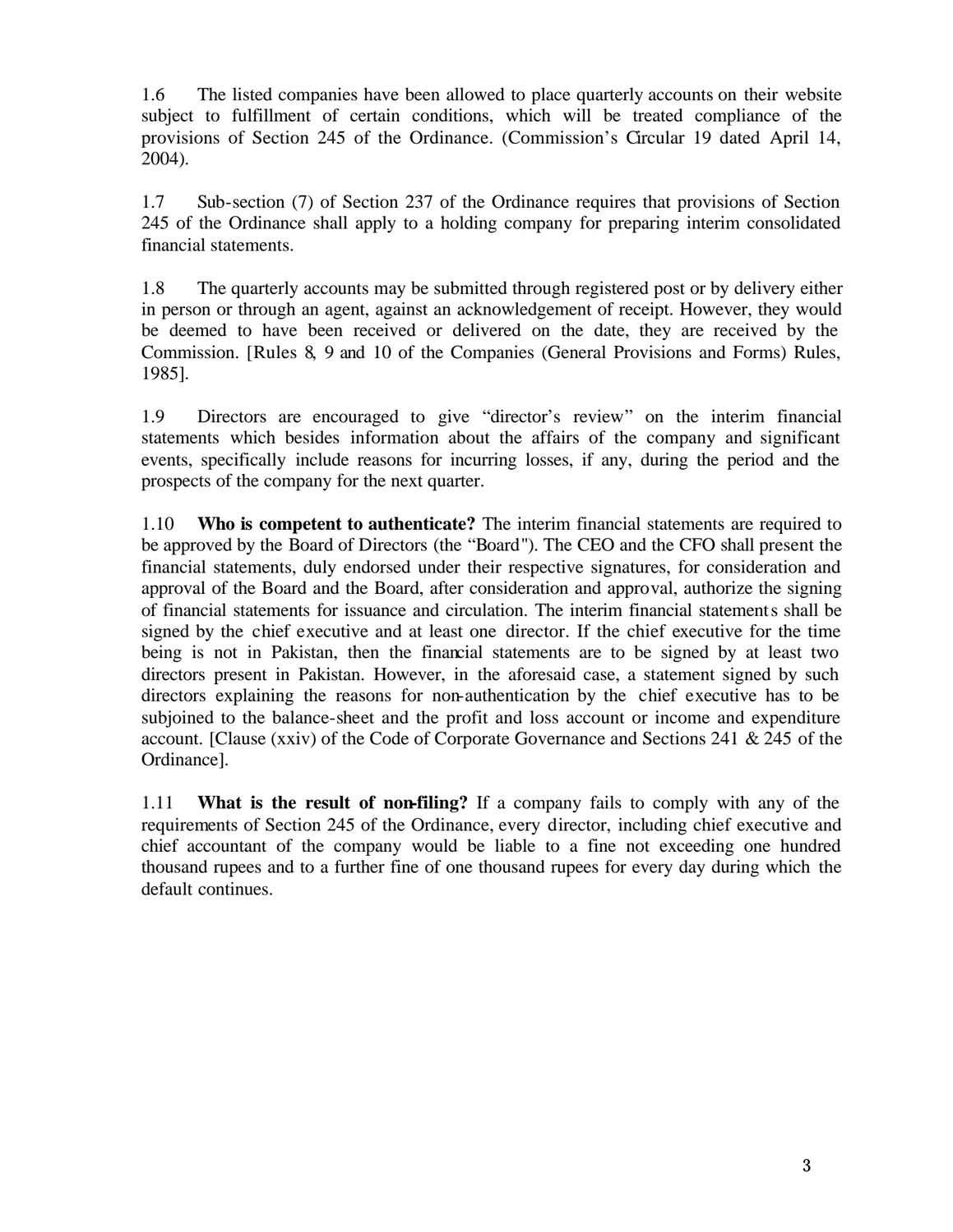#### **CHAPTER 2**

#### **REQUIREMENTS OF THE INTERNATIONAL ACCOUNTING STANDARDS**

It is mandatory for the listed companies, in terms of Sub-section (3) of Section 234 of the Ordinance, to follow the requirements of the Standard for the preparation of quarterly accounts.

2.2 IAS-34 permits the companies to either publish a complete set of financial statements in conformity with lAS-I or a set of condensed financial statements with selected explanatory notes. Minimum contents of an interim financial report as per Para 8 of the Standard are as under:

- a) condensed balance sheet;
- b) condensed income statement/profit and loss account;
- c) condensed statement showing either (i) all changes in equity, or (ii) changes in equity other than those arising from capital transactions with owners and distributions to owners;
- d) condensed cash flow statement;
- e) selected explanatory notes.

2.3 Where an entity publishes a set of condensed financial statements, it should include at a minimum, each of the headings and sub totals that were included in the most recent annual financial statements and selected explanatory notes. Additional line items may be included if their omission would make the condensed financial statements misleading to the users.

2.4 Basic and diluted earnings per share are to be presented on the face of the interim income statement.

2.5 Following information should be included, as a minimum, in the notes to the interim financial statements:

- a) A statement that the same accounting policies and methods of computation are followed as per the last annual financial statements, or in case of deviation the nature and effect of the change;
- b) Explanatory comments about the seasonality or cyclicality of interim operations;
- c) Nature and amount of unusual items;
- d) Nature and amount of changes in estimates;
- e) Issuance, repurchase and repayment etc of debt and equity securities;
- f) Dividend paid be separately reported for ordinary and other shares;
- g) Segment results of primary basis of segment reporting;
- h) Material events subsequent to interim period;
- i) Changes in composition of enterprise during the period; and
- j) Changes in contingent assets/liabilities since last annual balance sheet date

2.6 If an enterprise's interim financial report is in compliance with this Standard, that fact shall be disclosed. An interim financial report should not be described as complying with the IAS unless it complies with all of the requirements of each applicable standard and each applicable Interpretation of the Standing Interpretation Committee. Specific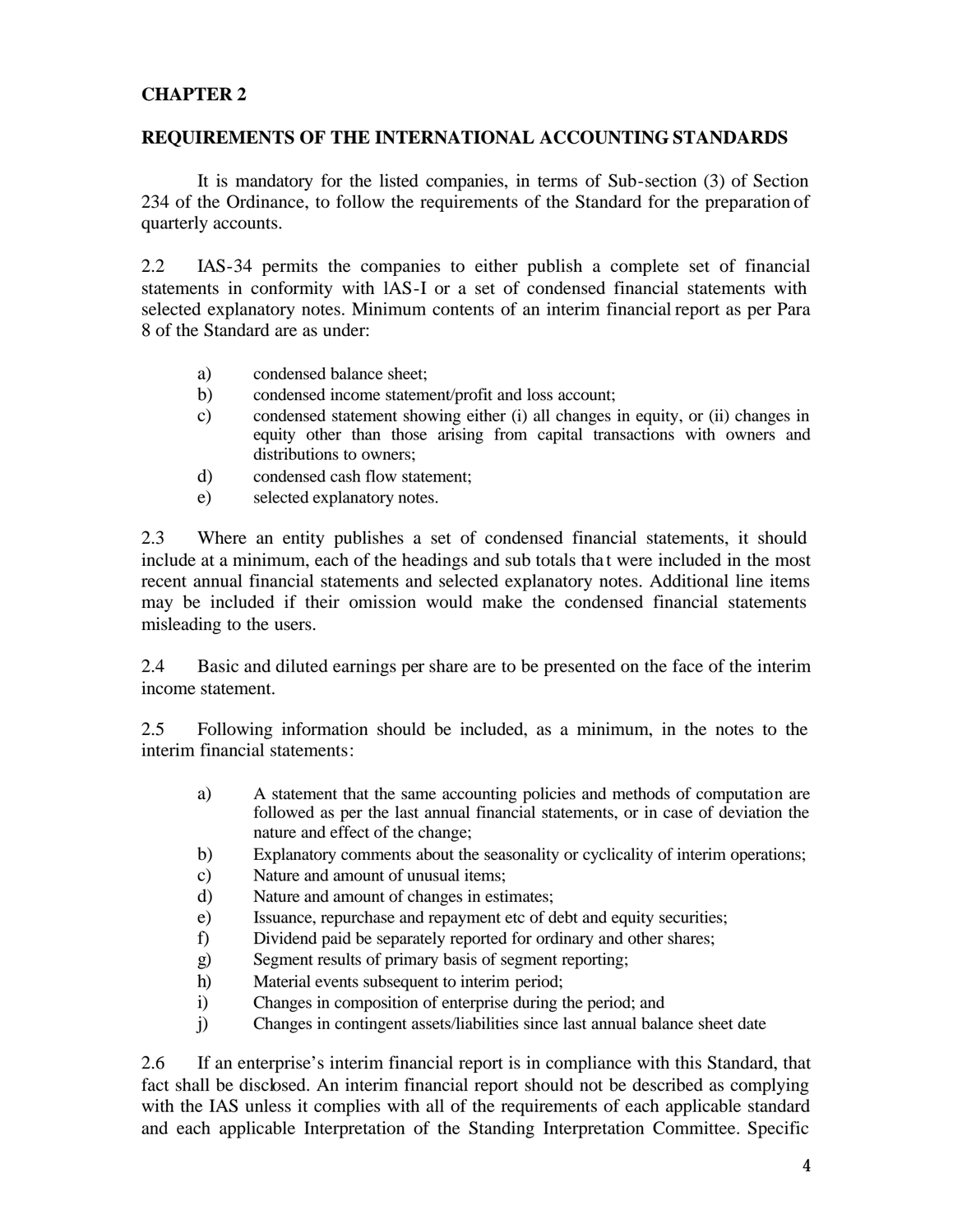disclosures of each IAS are not required in interim report where it includes condensed financial statements.

2.7 Appendix "A" of the Standard illustrates the periods for which the interim financial report is required to be presented:

- (a) balance sheet as of the end of the current interim period and a comparative balance sheet as of the end of the immediately preceding financial year;
- (b) income statements for the current interim period and cumulatively for the current financial year to date, with comparative income statements for the comparable interim periods (current and year-to-date) of the immediately preceding financial year;
- (c) statement showing changes in equity cumulatively for the current financial year to date, with a comparative statement for the comparable year-to-date period of the immediately preceding financial year; and
- (d) cash flow statement cumulatively for the current financial year to date, with a comparative statement for the comparable year-to-date period of the immediately preceding financial year.

Illustration at the end of this booklet gives the guidance as to how the current and comparative figures are to be reflected in the quarterly accounts.

2.8 Appendix "B" of the Standard provides examples of applying the general recognition and measurement principles on certain specific items such as:

- a) Employees' payroll taxes and insurance contributions
- b) Major planned periodic maintenance or overhaul
- c) Provisions
- d) Year-end bonuses
- e) Contingent lease payments
- f) Intangible assets
- g) Pensions
- h) Vacations, holidays and other short term compensated absences
- i) Other planned but irregularly occurring costs
- j) Measuring interim income tax
- k) Difference in financial reporting year and tax year
- l) Tax credits
- m) Tax loss and tax credit carry backs and carry forwards
- n) Contractual or anticipated purchase price changes
- o) Depreciation and amortization
- p) Inventories
- q) Net realizable value of inventories
- r) Interim period manufacturing cost variances
- s) Foreign currency translation gains and losses
- t) Impairment of assets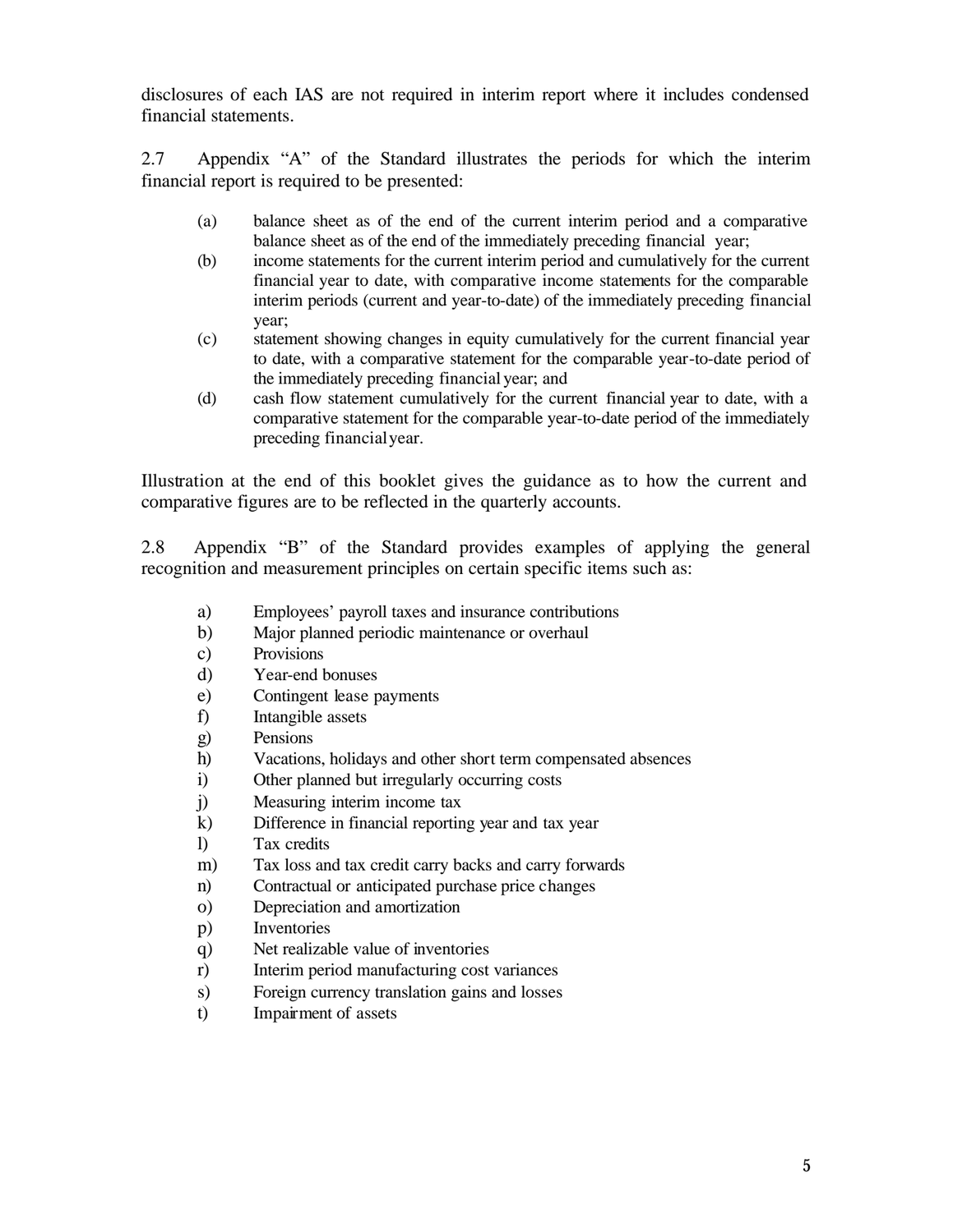2.9 Appendix "C" of the Standard provides example of the following items where the use of estimates can be made in preparation of interim financial statements:

- a) Inventories
- b) Classifications of current and non-current assets and liabilities
- c) Provisions
- d) Pensions
- e) Income taxes<br>f) Contingencies
- 
- f) Contingencies<br>g) Revaluations as<br>h) Inter-company Revaluations and fair value accounting
- Inter-company reconciliations
- i) Specialized industries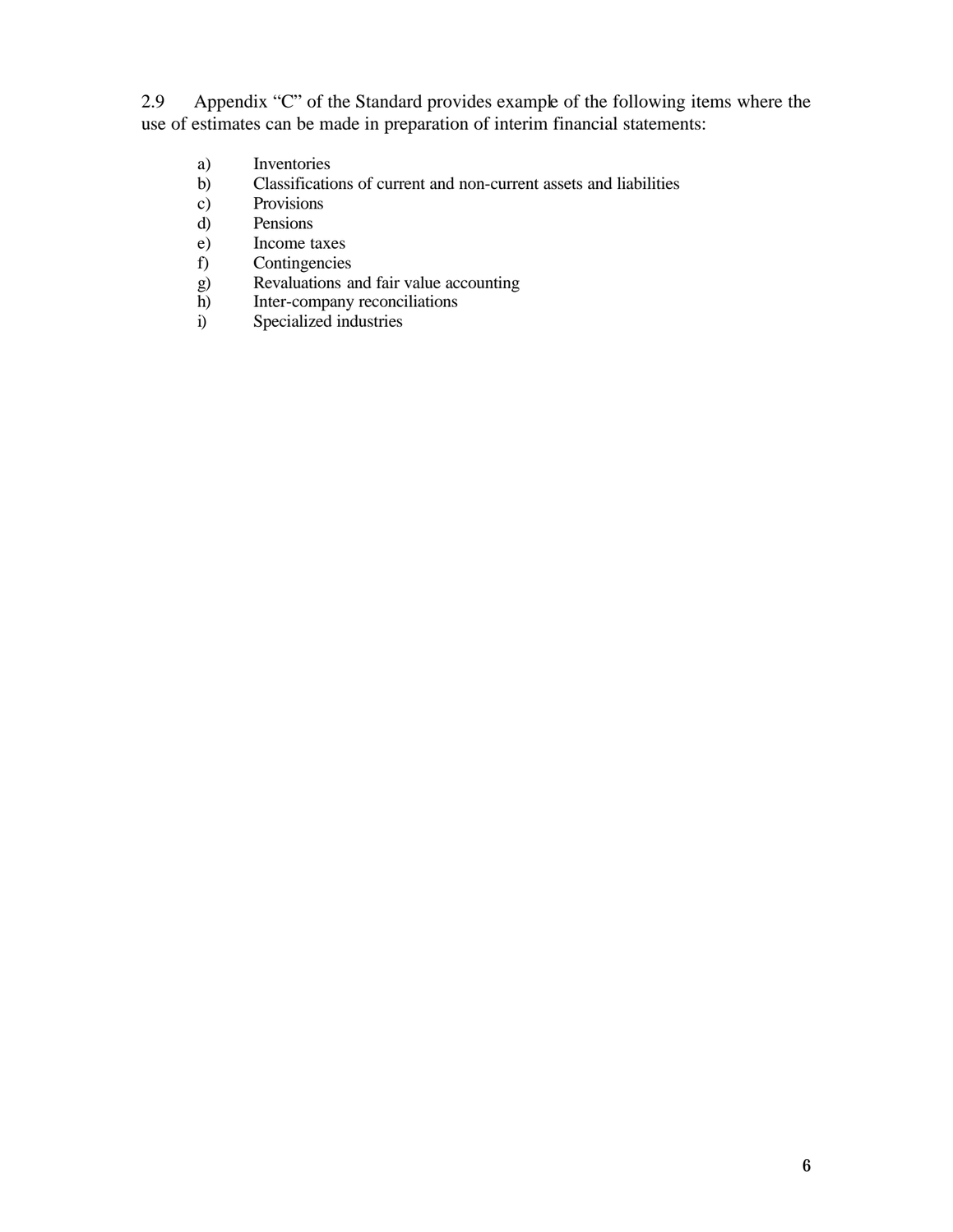#### **CHAPTER 3**

#### **REQUIREMENTS OF THE CODE OF CORPORATE GOVERNANCE**

Clause (xx) of the Code requires that the quarterly financial statements of listed companies shall be published and circulated along with Director's review on the affairs of the listed company for the quarter.

3.2 All listed companies shall ensure that half-yearly (second quarter) financial statements are subjected to a limited scope review by the statutory auditors in such manner and according to such terms and conditions as may be determined by the Institute of Chartered Accountants of Pakistan and approved by the Securities and Exchange Commission of Pakistan.

3.3 Only statutory auditors appointed to conduct the annual audit of a listed company can carry out a limited scope review of the company's half-yearly (second quarter) accounts (FAQ 25 of the Code).

3.4 As per Clause (xxxiii) of the Code, Audit Committee shall review the quarterly financial statements of the listed company, prior to their approval by the Board, focusing on:

- major judgmental areas:
- significant adjustments resulting from the review;
- the going-concern assumption;
- any changes in accounting policies and practices;
- compliance with applicable accounting standards; and
- compliance with listing regulations and other statutory and regulatory requirements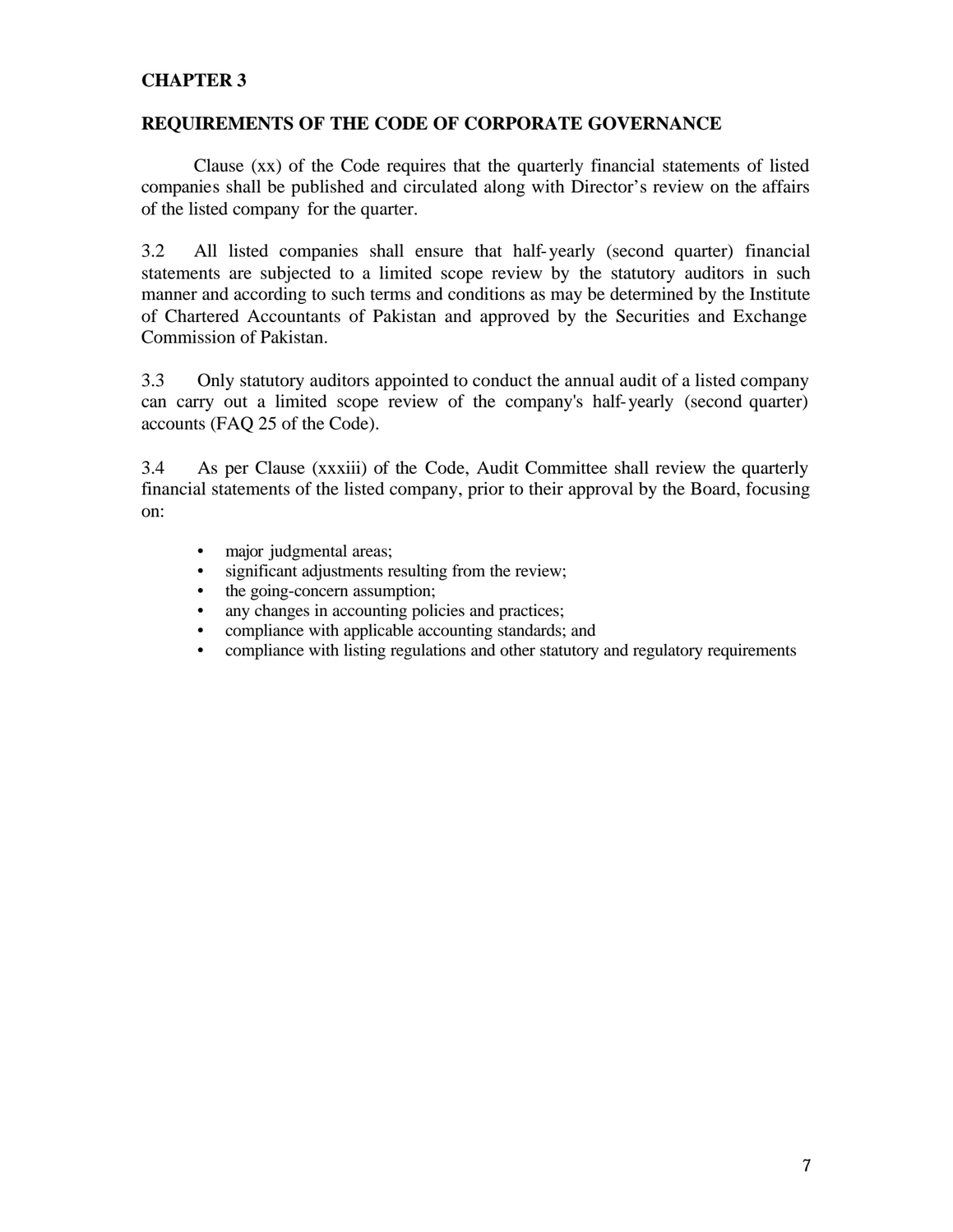#### *ILLUSTRATION*

*A. Listed Companies whose financial year-end is June 30* will need to reflect the current and comparative figures in their interim financial statements as under:

| Quarter                    | Current figures as at | Comparative figures as at |
|----------------------------|-----------------------|---------------------------|
| 1 st<br>Quarter            | September 30, Xl      | June 30, X1               |
| 2 <sup>nd</sup><br>Quarter | December 31, Xl       | June $30, X1$             |
| <b>Ouarter</b>             | March $31, X2$        | June $30, X1$             |

#### **Balance Sheet As At ---------------**

#### **Profit and Loss Account for the Period Ended -------------**

| Quarter                    | <b>Current figures</b> |                                           | <b>Comparative figures</b> |                                    |
|----------------------------|------------------------|-------------------------------------------|----------------------------|------------------------------------|
|                            | For the quarter ended  | <b>Cumulatively up to</b><br>period ended | For the quarter ended      | Cumulatively up to<br>period ended |
| 1 <sup>st</sup><br>Ouarter | September 30, Xl       |                                           | September 30, X0           |                                    |
| $\gamma$ nd<br>Quarter     | December 31, Xl        | December 31, Xl                           | December 31, X0            | December 31, X0                    |
|                            |                        | $(6$ months)                              |                            | $(6$ months)                       |
| 3" Quarter                 | March $31, X2$         | March 31, X2                              | March 31, X1               | March 31, X1                       |
|                            |                        | $(9$ months)                              |                            | $(9$ months)                       |

#### **Cash Flow Statement for the Period Ended--------------**

| <b>Ouarter</b>          | Current cumulative figures up to<br>period ended | Comparative figures cumulatively<br>up to period ended |
|-------------------------|--------------------------------------------------|--------------------------------------------------------|
| 1 St<br>Quarter         | September 30, Xl                                 | September 30, X0                                       |
|                         | $(3$ months)                                     | $(3$ months)                                           |
| $\lambda$ nd<br>Ouarter | December 31, XI                                  | December 31, X0                                        |
|                         | $(6$ months)                                     | $(6$ months)                                           |
| <b>Ouarter</b>          | March 31, X2                                     | March 31, XI                                           |
|                         | $(9$ months)                                     | $(9$ months)                                           |

#### **Statement of Changes in Equity for the Period Ended --------------**

|                               | Current cumulative figures up<br>to period ended | Comparative figures cumulatively up to<br>period ended |  |
|-------------------------------|--------------------------------------------------|--------------------------------------------------------|--|
| Ouarter                       |                                                  |                                                        |  |
| 1 St<br>Quarter               | September 30, Xl                                 | September 30, X0                                       |  |
|                               | $(3$ months)                                     | (3 months)                                             |  |
| $\gamma$ nd<br><b>Ouarter</b> | December 31, XI                                  | December 31, X0                                        |  |
|                               | $(6$ months)                                     | $(6$ months)                                           |  |
| 3" Ouarter                    | March 31, X2                                     | March 31, XI                                           |  |
|                               | $(9$ months)                                     | $(9$ months)                                           |  |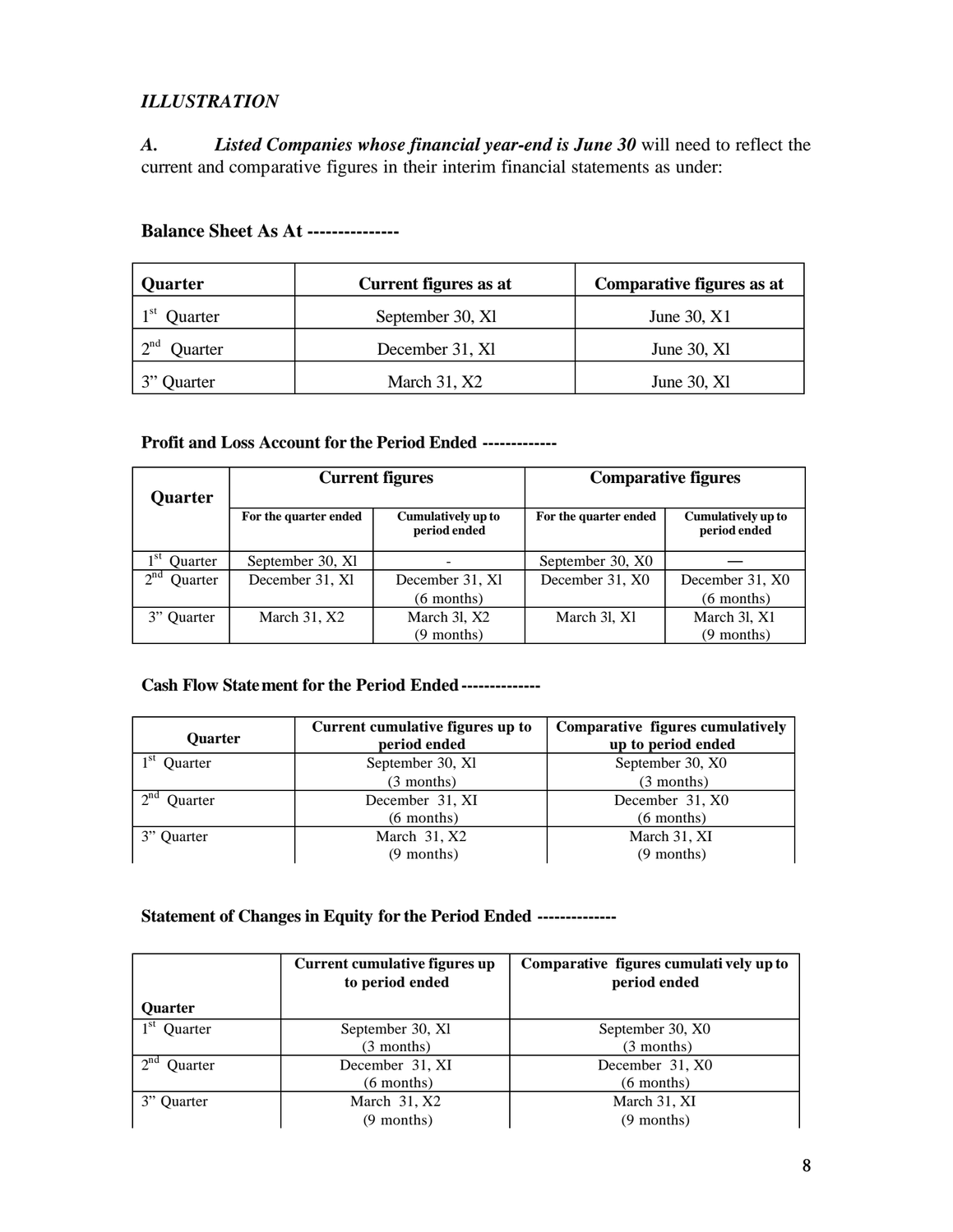#### **Presentation of Statement of Changes in Equity (A Specimen):**

A specimen for "Statement of Changes in Equity" for the period of nine months is given below. Similar specimen may be used for other periods.

|                                                                                      |                  |                    |                                       |                                        |                    | Amount in Rs. -------        |       |
|--------------------------------------------------------------------------------------|------------------|--------------------|---------------------------------------|----------------------------------------|--------------------|------------------------------|-------|
|                                                                                      | Share<br>Capital | Capital<br>Reserve | Surplus on<br>revaluation<br>of fixed | Unrealized<br>gain on<br>available for | General<br>Reserve | Accumulated<br>Profit / loss | Total |
|                                                                                      |                  |                    | assets                                | sale<br>investment                     |                    |                              |       |
| Balance as at July 1, 2003                                                           |                  |                    |                                       |                                        |                    |                              |       |
| Profit for the nine months<br>ended on March 31, 2004                                |                  |                    |                                       |                                        |                    |                              |       |
| Unrealized gain on available<br>for sale investment                                  |                  |                    |                                       |                                        |                    |                              |       |
| Incremental depreciation for<br>the period nine months from<br>1.7.2003 to 31.3.2004 |                  |                    |                                       |                                        |                    |                              |       |
| Interim Dividend                                                                     |                  |                    |                                       |                                        |                    |                              |       |
| <b>Bonus</b>                                                                         |                  |                    |                                       |                                        |                    |                              |       |
| Transferred to reserves                                                              |                  |                    |                                       |                                        |                    |                              |       |
| Balance as at March 31, 2004                                                         |                  |                    |                                       |                                        |                    |                              |       |
| Balance as at July 01, 2004                                                          |                  |                    |                                       |                                        |                    |                              |       |
| Profit for the nine months<br>ended on March 31, 2005                                |                  |                    |                                       |                                        |                    |                              |       |
| Incremental depreciation for<br>the period on nine months<br>1.7.2004 to 31.3.2005   |                  |                    |                                       |                                        |                    |                              |       |
| <b>Interim Dividend</b>                                                              |                  |                    |                                       |                                        |                    |                              |       |
| Bonus during the period                                                              |                  |                    |                                       |                                        |                    |                              |       |
| Transferred to reserves                                                              |                  |                    |                                       |                                        |                    |                              |       |
| Balance as at March 31, 2005                                                         |                  |                    |                                       |                                        |                    |                              |       |

#### Statement of Changes in Equity For the period of nine months ended on March 31, 2005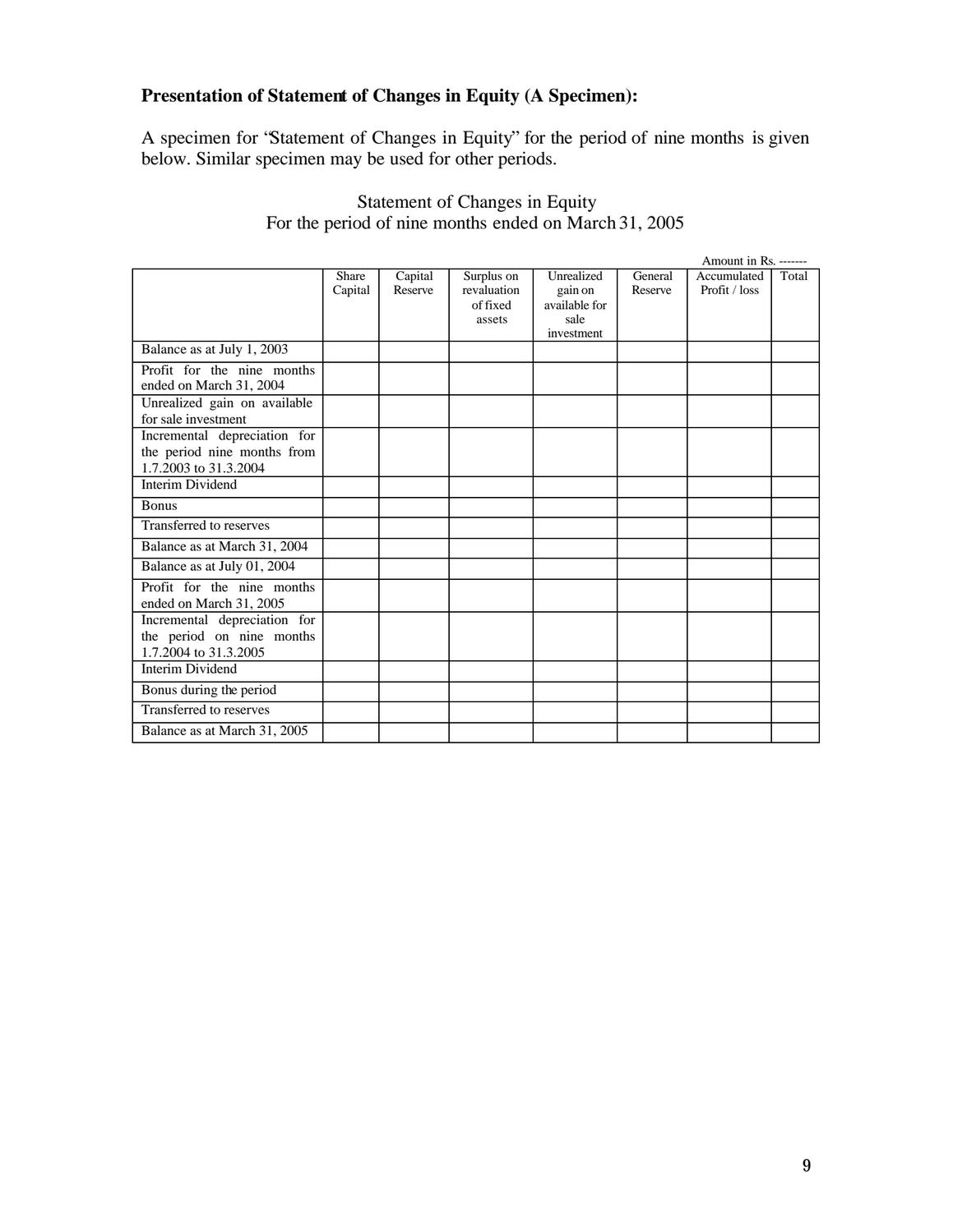*B. Listed Companies whose financial year-end is September 30* will need to reflect the current and comparative figures in their interim financial statements as under:

**Balance Sheet As At --------------------** 

| Quarter        | Current figures as at | Comparative figures as at |
|----------------|-----------------------|---------------------------|
| $1st$ Quarter  | December 31, Xl       | September 30, XI          |
| $2nd$ Quarter  | March $31, X2$        | September 30, Xl          |
| <b>Juarter</b> | June 30, X2           | September 30, Xl          |

#### **Profit and Loss Account for the Period Ended**

| <b>Quarter</b>             | <b>Current figures</b>   |                                    | <b>Comparative figures</b> |                                    |
|----------------------------|--------------------------|------------------------------------|----------------------------|------------------------------------|
|                            | For the quarter<br>ended | Cumulatively up to<br>period ended | For the quarter<br>ended   | Cumulatively up to<br>period ended |
| Quarter                    | December 31, Xl          |                                    | December 31, X0            |                                    |
| 2 <sup>nd</sup><br>Quarter | March 31, X2             | March 31, X2                       | March 31, X1               | March 31, X1                       |
|                            |                          | $(6$ months)                       |                            | $(9$ months)                       |
| Quarter                    | June $30, X2$            | June 30, X2                        | June $30, X1$              | June $30, XI$                      |
|                            |                          | $(9$ months)                       |                            | $(9$ Months)                       |

#### **Cash Flow Statement for the Period Ended**

| Ouarter                       | Current cumulative figures up to<br>period ended | Comparative figures cumulatively<br>up to period ended |
|-------------------------------|--------------------------------------------------|--------------------------------------------------------|
| $1st$ Ouarter                 | December 31, XI                                  | December 31, X0                                        |
|                               | $(3$ months)                                     | $(3$ months)                                           |
| $2nd$ Ouarter                 | March 31, XI                                     | March $31, X1$                                         |
|                               | $(6$ months)                                     | $(6$ months)                                           |
| $\gamma$ rd<br><b>Ouarter</b> | June $30, X2$                                    | June $30$ , XI                                         |
|                               | $(9$ months)                                     | $(9$ months)                                           |

#### **Statement of Changes in Equity for the Period Ended------------**

| <b>Quarter</b>                | <b>Current cumulative figures</b><br>up to period ended | Comparative figures cumulatively<br>up to period ended |
|-------------------------------|---------------------------------------------------------|--------------------------------------------------------|
| $1st$ Ouarter                 | December 31, Xl                                         | December 31, X0                                        |
|                               | (3 months)                                              | $(3$ months)                                           |
| $\gamma$ nd<br><b>Ouarter</b> | March 31, X2                                            | March 31, X1                                           |
|                               | $(6$ months)                                            | $(6$ months)                                           |
| Ouarter                       | June $30, X2$                                           | June $30, XI$                                          |
|                               | $(9$ months)                                            | $(9$ months)                                           |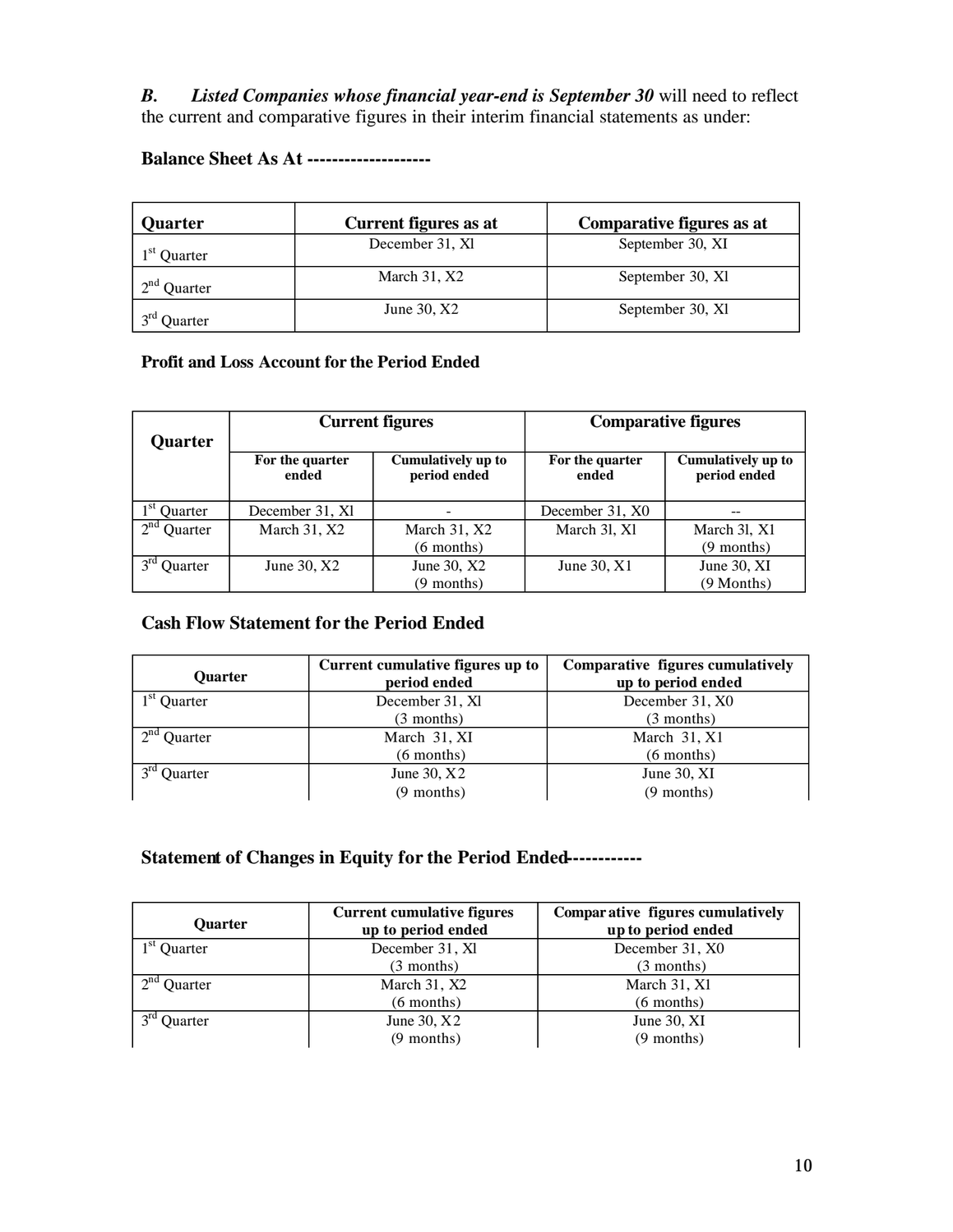*C. Listed Companies whose financial year-end is December 31* will need to reflect the current and comparative figures in the interim financial statements as under:

#### *Balance Sheet As At ----------------*

| Quarter                        | Current figures as at | Comparative figures as at |
|--------------------------------|-----------------------|---------------------------|
| $1st$ Quarter                  | March $31, X2$        | December 31, X1           |
| $\lambda$ nd<br><b>Ouarter</b> | June $30, X2$         | December 31, XI           |
| Ouarter                        | September 30, X2      | December 31, Xl           |

#### **Profit and Loss Account for the Period Ended**

| Quarter                    | <b>Current figures</b>   |                                    | <b>Comparative figures</b> |                                    |
|----------------------------|--------------------------|------------------------------------|----------------------------|------------------------------------|
|                            | For the quarter<br>ended | Cumulatively up to<br>period ended | For the quarter<br>ended   | Cumulatively up to<br>period ended |
| $1st$ Quarter              | March $31, X2$           |                                    | March 31, XI               | --                                 |
| $2^{nd}$<br><b>Ouarter</b> | June $30, X2$            | June 30, X2                        | June $30, X1$              | June $30, XI$                      |
|                            |                          | $(6$ months)                       |                            | $(9$ Months)                       |
| Quarter                    | September 30, X2         | September 30, X2                   | September 30, X1           | September 30, X1                   |
|                            |                          | $(9$ months)                       |                            | (9months)                          |

#### **Cash Flow Statement for the Period Ended** –---------------

| <b>Ouarter</b> | <b>Current cumulative</b><br>figures up to period ended | Comparative figures cumulatively<br>up to period ended |
|----------------|---------------------------------------------------------|--------------------------------------------------------|
| $1st$ Quarter  | March 31, X2                                            | March 31, Xl                                           |
|                | $(3$ months)                                            | $(3$ months)                                           |
| $2nd$ Ouarter  | June $30, X2$                                           | June $30, X1$                                          |
|                | $(6$ months)                                            | $(6$ months)                                           |
| Ouarter        | September 30, X2                                        | September 30, Xl                                       |
|                | $(9$ months)                                            | $(9$ months)                                           |

#### **Statement of Changes in Equity for the Period Ended---------------**

| <b>Quarter</b>         | <b>Current cumulative figures</b><br>up to<br>period ended | Comparative figures cumulatively<br>up to period ended |
|------------------------|------------------------------------------------------------|--------------------------------------------------------|
| $1st$ Quarter          | March $31, X2$                                             | March 31, X1                                           |
|                        | (3 months)                                                 | $(3$ months)                                           |
| $\gamma$ nd<br>Quarter | June 30, X2                                                | June $30, X1$                                          |
|                        | $(6$ months)                                               | $(6$ months)                                           |
| Quarter                | September 30, X2                                           | September 30, Xl                                       |
|                        | $(9$ months)                                               | $(9$ months)                                           |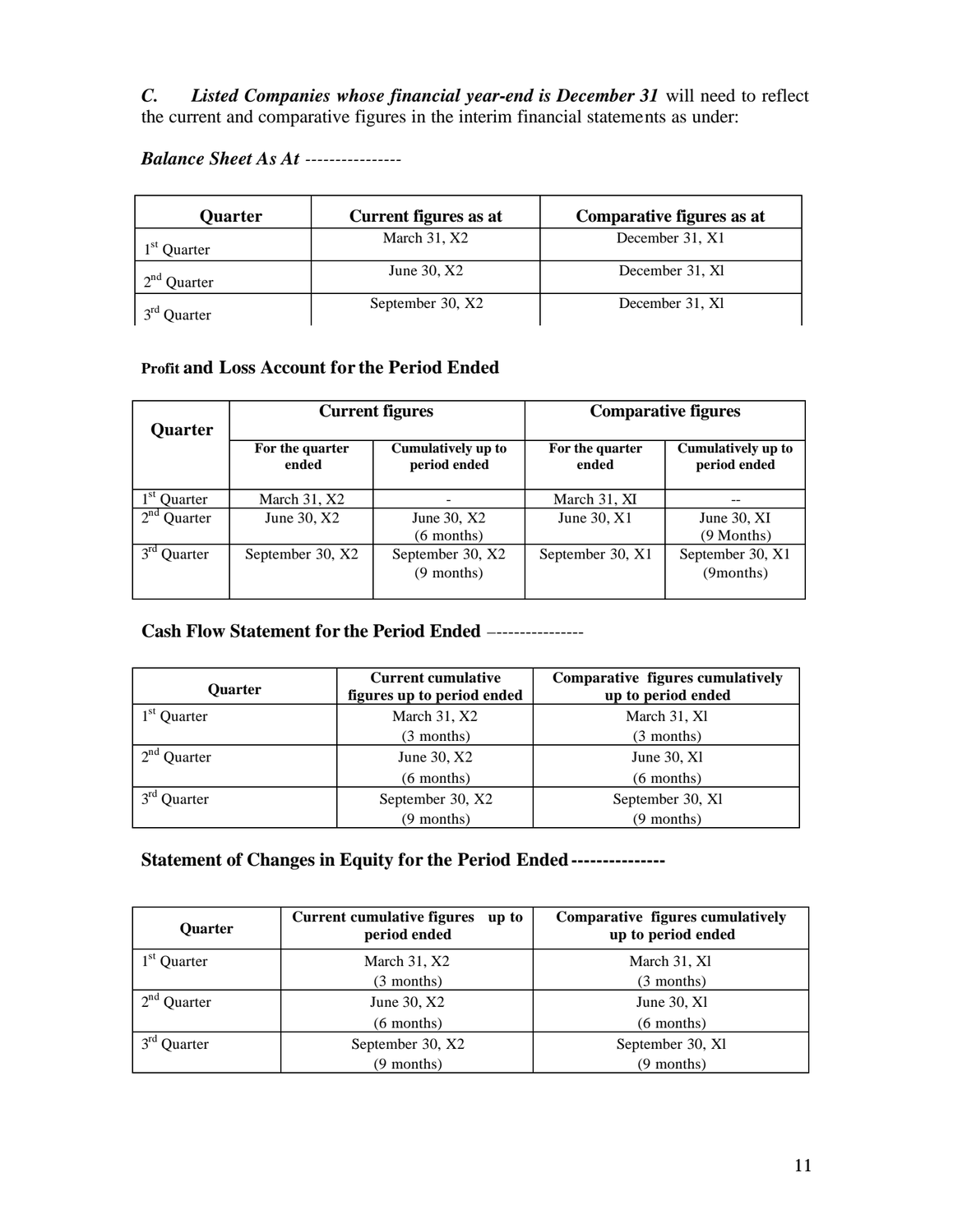#### **General Information**

The companies are encouraged to disclose addresses of their Registered Office and Factory along with telephone numbers and the names of following persons in their corporate profile attached to the interim report:

- $\triangleright$  Chief Executive
- > Directors<br>> Auditors
- **Auditors**
- $\triangleright$  Members of Audit Committee<br>  $\triangleright$  Company Secretary
- → Company Secretary<br>→ Chief Financial Offic
- $\geq$  Chief Financial Officer<br> $\geq$  Share Registrar
- $\triangleright$  Share Registrar<br> $\triangleright$  Bankers
- **Bankers**

The quarterly accounts may be titled as:

"Quarterly Accounts for the Period Ended--------------------"